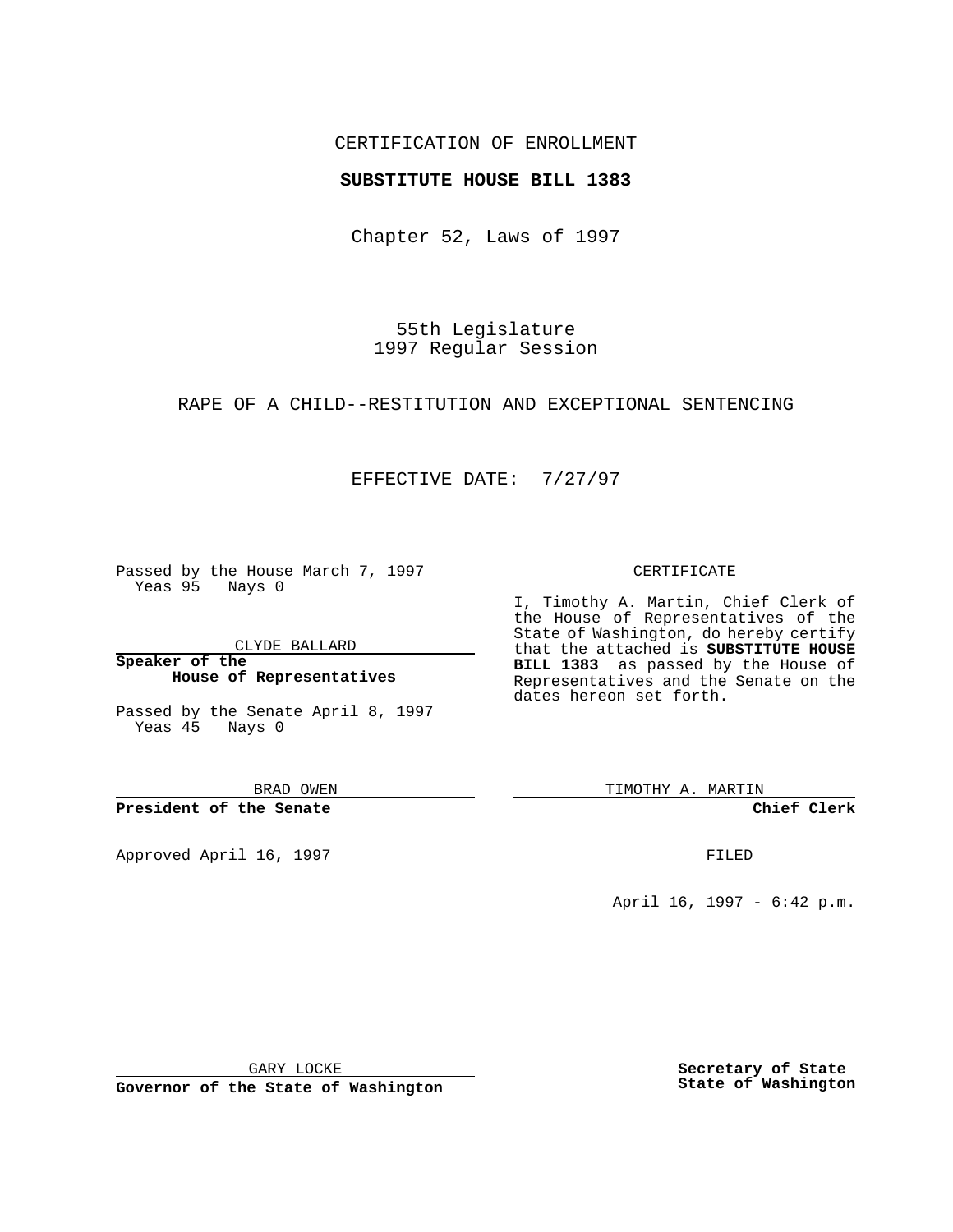# **SUBSTITUTE HOUSE BILL 1383** \_\_\_\_\_\_\_\_\_\_\_\_\_\_\_\_\_\_\_\_\_\_\_\_\_\_\_\_\_\_\_\_\_\_\_\_\_\_\_\_\_\_\_\_\_\_\_

\_\_\_\_\_\_\_\_\_\_\_\_\_\_\_\_\_\_\_\_\_\_\_\_\_\_\_\_\_\_\_\_\_\_\_\_\_\_\_\_\_\_\_\_\_\_\_

Passed Legislature - 1997 Regular Session

### **State of Washington 55th Legislature 1997 Regular Session**

**By** House Committee on Criminal Justice & Corrections (originally sponsored by Representatives Sheahan, Dickerson, Ballasiotes, Constantine, Costa, Radcliff, McDonald, Mason, Schoesler, Mitchell, Blalock, L. Thomas, Sheldon, Wensman, Kenney and Kessler)

Read first time 02/14/97.

 AN ACT Relating to criminal sentencing; amending RCW 9.94A.140 and 9.94A.145; reenacting and amending RCW 9.94A.142 and 9.94A.390; and prescribing penalties.

BE IT ENACTED BY THE LEGISLATURE OF THE STATE OF WASHINGTON:

 **Sec. 1.** RCW 9.94A.140 and 1995 c 231 s 1 are each amended to read as follows:

 (1) If restitution is ordered, the court shall determine the amount of restitution due at the sentencing hearing or within one hundred eighty days. The court may continue the hearing beyond the one hundred eighty days for good cause. The court shall then set a minimum monthly payment that the offender is required to make towards the restitution that is ordered. The court should take into consideration the total amount of the restitution owed, the offender's present, past, and future ability to pay, as well as any assets that the offender may have. During the period of supervision, the community corrections officer may examine the offender to determine if there has been a change in circumstances that warrants an amendment of the monthly payment schedule. The community corrections officer may recommend a change to the schedule of payment and shall inform the court of the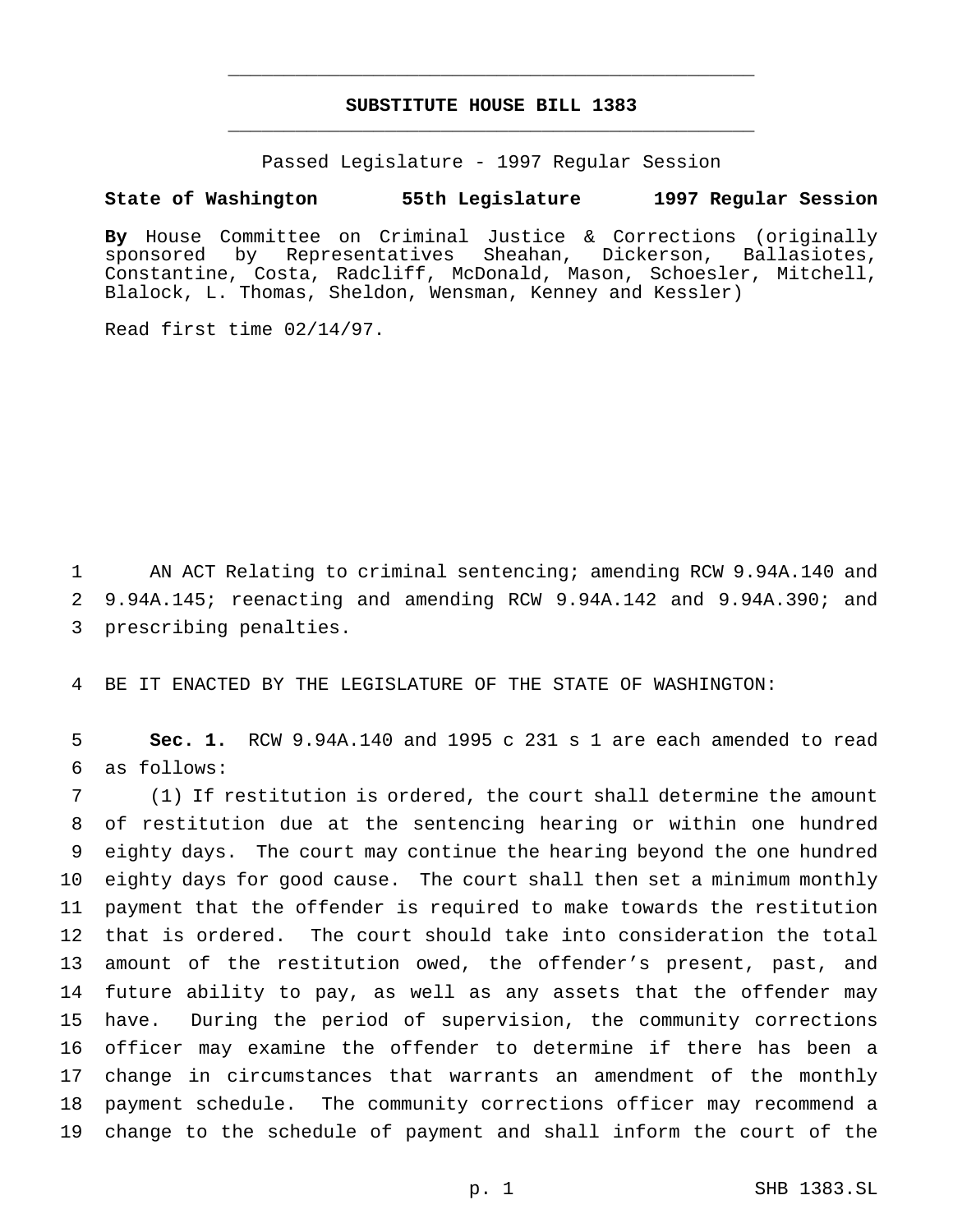recommended change and the reasons for the change. The sentencing court may then reset the monthly minimum payments based on the report from the community corrections officer of the change in circumstances. Except as provided in subsection (3) of this section, restitution ordered by a court pursuant to a criminal conviction shall be based on easily ascertainable damages for injury to or loss of property, actual expenses incurred for treatment for injury to persons, and lost wages resulting from injury. Restitution shall not include reimbursement for damages for mental anguish, pain and suffering, or other intangible losses, but may include the costs of counseling reasonably related to the offense. The amount of restitution shall not exceed double the amount of the offender's gain or the victim's loss from the commission of the crime. For the purposes of this section, the offender shall remain under the court's jurisdiction for a maximum term of ten years following the offender's release from total confinement or ten years subsequent to the entry of the judgment and sentence, whichever period is longer. The portion of the sentence concerning restitution may be modified as to amount, terms and conditions during the ten-year period, regardless of the expiration of the offender's term of community supervision and regardless of the statutory maximum for the crime. The court may not reduce the total amount of restitution ordered because the offender may lack the ability to pay the total amount. The offender's compliance with the restitution shall be supervised by the 24 department of corrections.

 (2) Restitution may be ordered whenever the offender is convicted of an offense which results in injury to any person or damage to or 27 loss of property or as provided in subsection (3) of this section. In addition, restitution may be ordered to pay for an injury, loss, or damage if the offender pleads guilty to a lesser offense or fewer offenses and agrees with the prosecutor's recommendation that the offender be required to pay restitution to a victim of an offense or offenses which are not prosecuted pursuant to a plea agreement.

 (3) Restitution for the crime of rape of a child in the first, 34 second, or third degree, in which the victim becomes pregnant, shall include: (a) All of the victim's medical expenses that are associated 36 with the rape and resulting pregnancy; and (b) child support for any 37 child born as a result of the rape if child support is ordered pursuant 38 to a civil superior court or administrative order for support for that 39 child. The clerk must forward any restitution payments made on behalf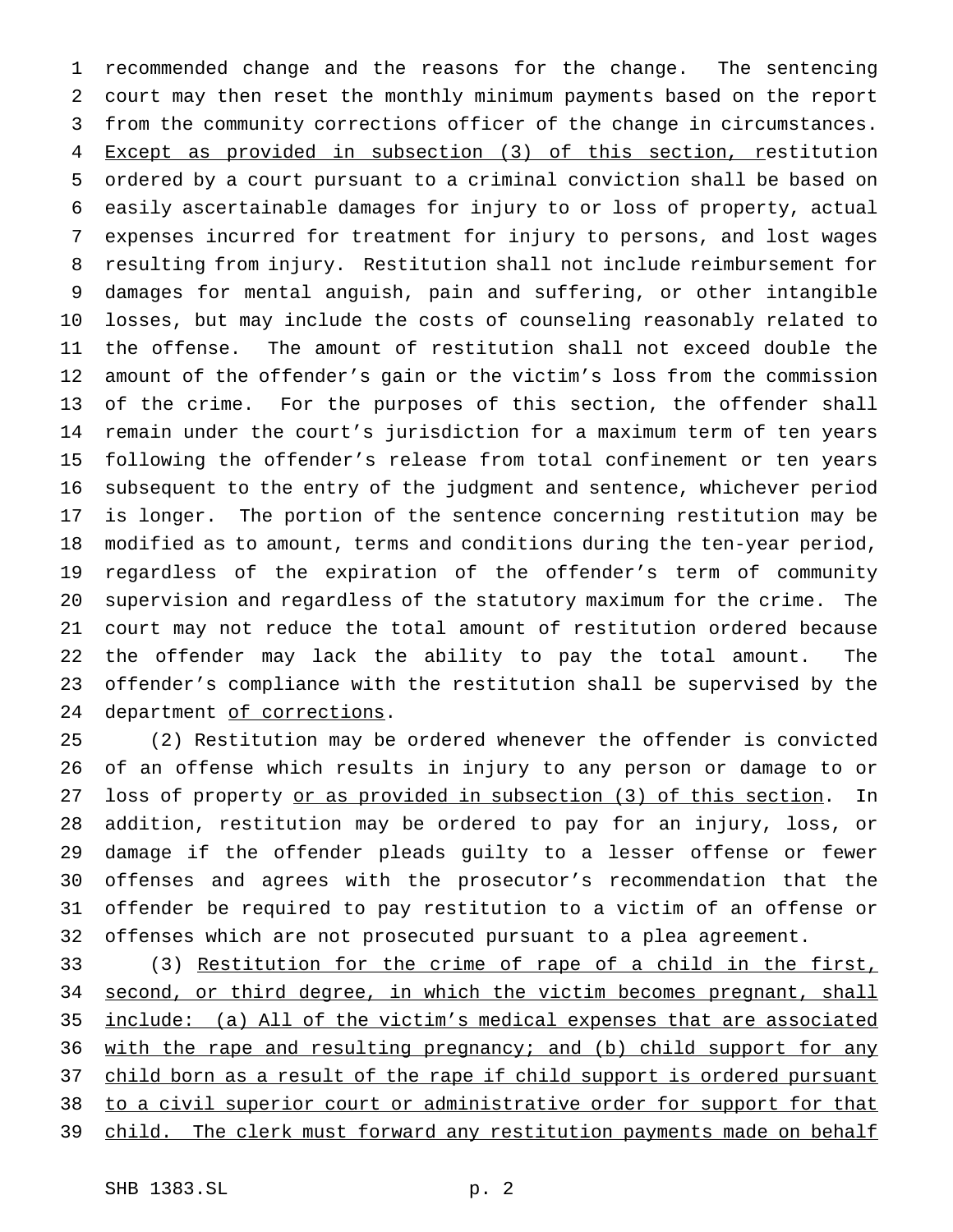1 of the victim's child to the Washington state child support registry under chapter 26.23 RCW. Identifying information about the victim and 3 child shall not be included in the order. The defendant shall receive a credit against any obligation owing under the administrative or superior court order for support of the victim's child. For the purposes of this subsection, the offender shall remain under the court's jurisdiction until the defendant has satisfied support 8 obligations under the superior court or administrative order but not 9 longer than a maximum term of twenty-five years following the 10 offender's release from total confinement or twenty-five years 11 subsequent to the entry of the judgment and sentence, whichever period 12 is longer. The court may not reduce the total amount of restitution ordered because the offender may lack the ability to pay the total 14 amount. The department shall supervise the offender's compliance with the restitution ordered under this subsection.

 $(4)$  In addition to any sentence that may be imposed, a defendant who has been found guilty of an offense involving fraud or other deceptive practice or an organization which has been found guilty of any such offense may be ordered by the sentencing court to give notice of the conviction to the class of persons or to the sector of the public affected by the conviction or financially interested in the subject matter of the offense by mail, by advertising in designated areas or through designated media, or by other appropriate means.

 $((+4))$  (5) This section does not limit civil remedies or defenses 25 available to the victim or defendant including support enforcement remedies for support ordered under subsection (3) of this section for a child born as a result of a rape of a child victim. The court shall identify in the judgment and sentence the victim or victims entitled to restitution and what amount is due each victim. The state or victim may enforce the court-ordered restitution in the same manner as a judgment in a civil action. Restitution collected through civil enforcement must be paid through the registry of the court and must be distributed proportionately according to each victim's loss when there is more than one victim.

 **Sec. 2.** RCW 9.94A.142 and 1995 c 231 s 2 and 1995 c 33 s 4 are each reenacted and amended to read as follows:

 (1) When restitution is ordered, the court shall determine the amount of restitution due at the sentencing hearing or within one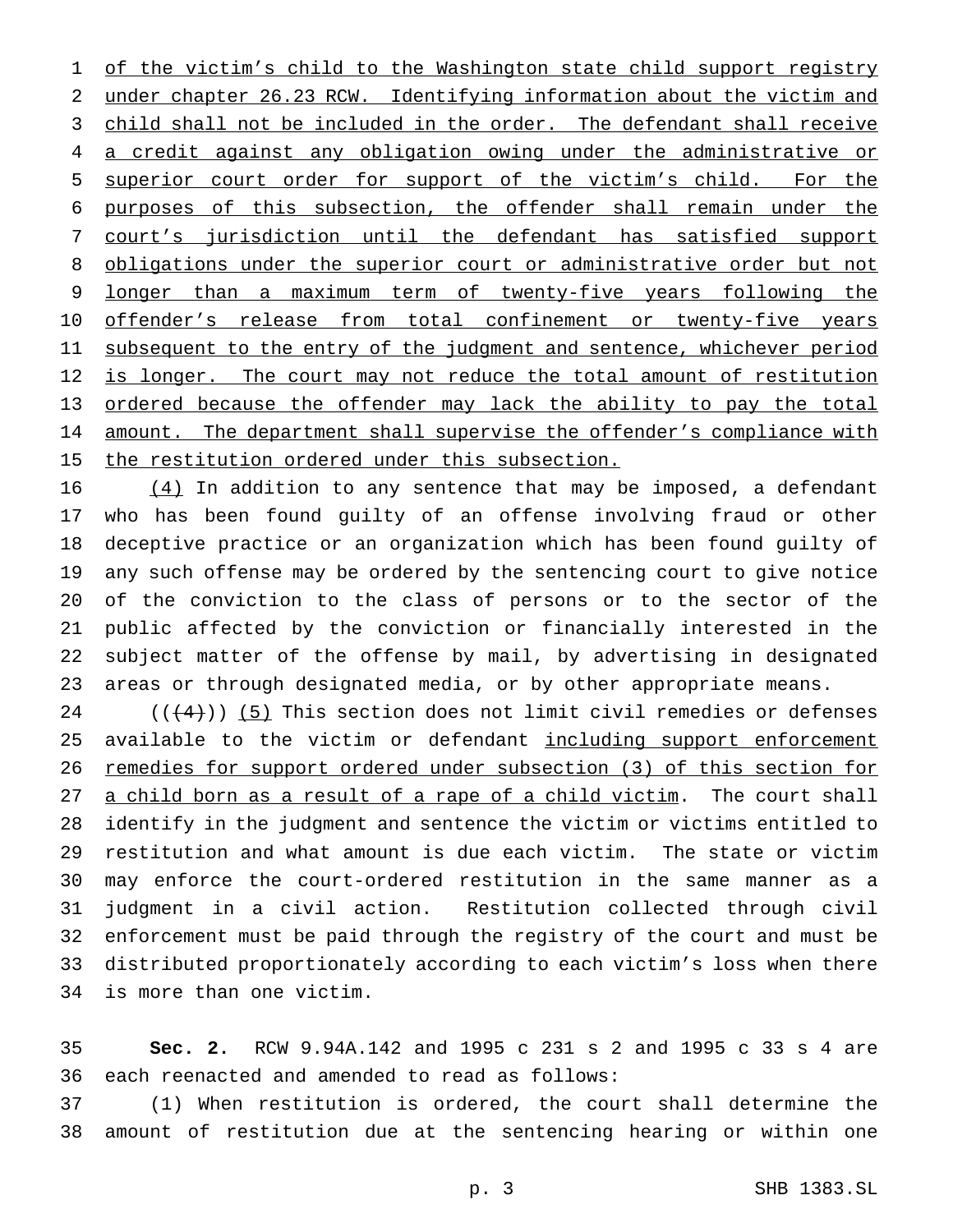1 hundred eighty days except as provided in subsection  $((+3))$   $(4)$  of this section. The court may continue the hearing beyond the one hundred eighty days for good cause. The court shall then set a minimum monthly payment that the offender is required to make towards the restitution that is ordered. The court should take into consideration the total amount of the restitution owed, the offender's present, past, and future ability to pay, as well as any assets that the offender may have. During the period of supervision, the community corrections officer may examine the offender to determine if there has been a change in circumstances that warrants an amendment of the monthly payment schedule. The community corrections officer may recommend a change to the schedule of payment and shall inform the court of the recommended change and the reasons for the change. The sentencing court may then reset the monthly minimum payments based on the report from the community corrections officer of the change in circumstances. Except as provided in subsection (3) of this section, restitution ordered by a court pursuant to a criminal conviction shall be based on easily ascertainable damages for injury to or loss of property, actual expenses incurred for treatment for injury to persons, and lost wages resulting from injury. Restitution shall not include reimbursement for damages for mental anguish, pain and suffering, or other intangible losses, but may include the costs of counseling reasonably related to the offense. The amount of restitution shall not exceed double the amount of the offender's gain or the victim's loss from the commission of the crime. For the purposes of this section, the offender shall remain under the court's jurisdiction for a maximum term of ten years following the offender's release from total confinement or ten years subsequent to the entry of the judgment and sentence, whichever period is longer. The portion of the sentence concerning restitution may be modified as to amount, terms and conditions during the ten-year period, regardless of the expiration of the offender's term of community supervision and regardless of the statutory maximum for the crime. The court may not reduce the total amount of restitution ordered because the offender may lack the ability to pay the total amount. The offender's compliance with the restitution shall be supervised by the 36 department of corrections.

 (2) Restitution shall be ordered whenever the offender is convicted of an offense which results in injury to any person or damage to or loss of property or as provided in subsection (3) of this section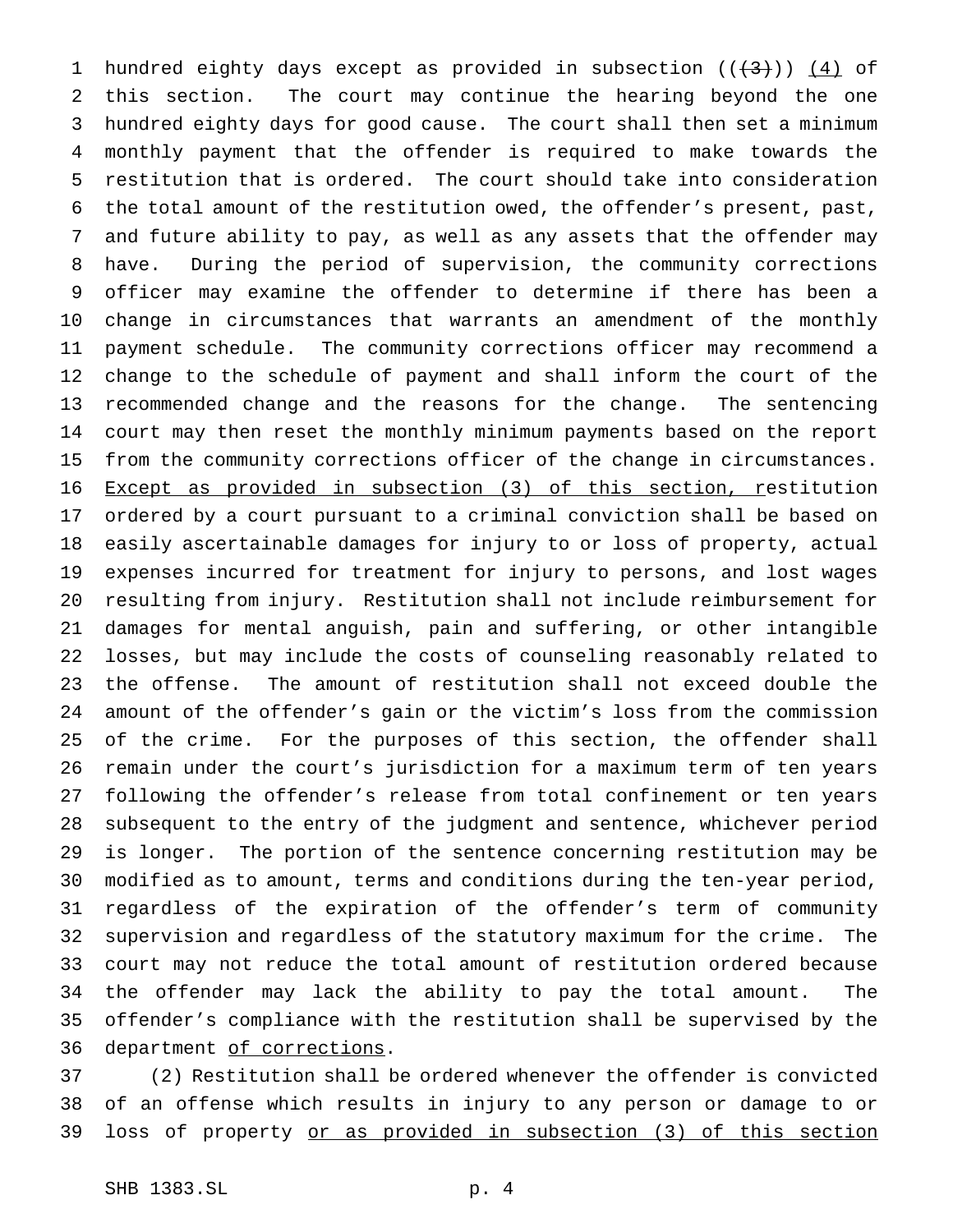unless extraordinary circumstances exist which make restitution inappropriate in the court's judgment and the court sets forth such circumstances in the record. In addition, restitution shall be ordered to pay for an injury, loss, or damage if the offender pleads guilty to a lesser offense or fewer offenses and agrees with the prosecutor's recommendation that the offender be required to pay restitution to a victim of an offense or offenses which are not prosecuted pursuant to a plea agreement.

9 (3) Restitution for the crime of rape of a child in the first, 10 second, or third degree, in which the victim becomes pregnant, shall 11 include: (a) All of the victim's medical expenses that are associated 12 with the rape and resulting pregnancy; and (b) child support for any 13 child born as a result of the rape if child support is ordered pursuant 14 to a civil superior court or administrative order for support for that 15 child. The clerk must forward any restitution payments made on behalf 16 of the victim's child to the Washington state child support registry 17 under chapter 26.23 RCW. Identifying information about the victim and 18 child shall not be included in the order. The defendant shall receive 19 a credit against any obligation owing under the administrative or 20 superior court order for support of the victim's child. For the 21 purposes of this subsection, the offender shall remain under the 22 court's jurisdiction until the defendant has satisfied support 23 obligations under the superior court or administrative order but not 24 longer than a maximum term of twenty-five years following the 25 offender's release from total confinement or twenty-five years 26 subsequent to the entry of the judgment and sentence, whichever period 27 is longer. The court may not reduce the total amount of restitution 28 ordered because the offender may lack the ability to pay the total 29 amount. The department shall supervise the offender's compliance with 30 the restitution ordered under this subsection.

31 (4) Regardless of the provisions of subsections (1)  $((\text{and}))_{\perp}$  (2), 32 and (3) of this section, the court shall order restitution in all cases where the victim is entitled to benefits under the crime victims' compensation act, chapter 7.68 RCW. If the court does not order restitution and the victim of the crime has been determined to be entitled to benefits under the crime victims' compensation act, the department of labor and industries, as administrator of the crime victims' compensation program, may petition the court within one year of entry of the judgment and sentence for entry of a restitution order.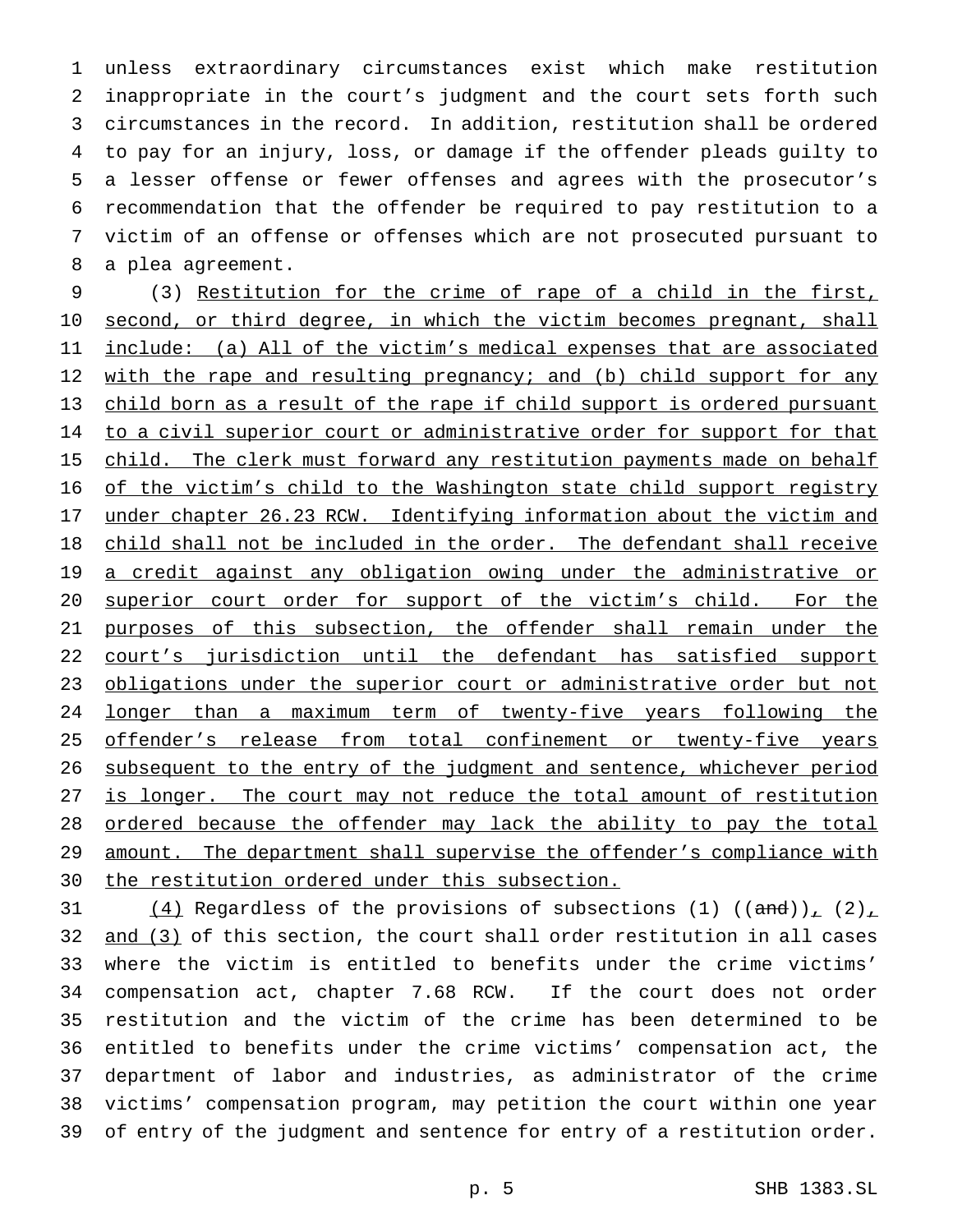Upon receipt of a petition from the department of labor and industries, the court shall hold a restitution hearing and shall enter a restitution order.

 (( $(4)$ )) (5) In addition to any sentence that may be imposed, a defendant who has been found guilty of an offense involving fraud or other deceptive practice or an organization which has been found guilty of any such offense may be ordered by the sentencing court to give notice of the conviction to the class of persons or to the sector of the public affected by the conviction or financially interested in the subject matter of the offense by mail, by advertising in designated areas or through designated media, or by other appropriate means.

 $((\{5\})$  (6) This section does not limit civil remedies or defenses available to the victim, survivors of the victim, or defendant 14 including support enforcement remedies for support ordered under subsection (3) of this section for a child born as a result of a rape 16 of a child victim. The court shall identify in the judgment and sentence the victim or victims entitled to restitution and what amount is due each victim. The state or victim may enforce the court-ordered restitution in the same manner as a judgment in a civil action. Restitution collected through civil enforcement must be paid through the registry of the court and must be distributed proportionately according to each victim's loss when there is more than one victim.

 $((+6))$   $(7)$  This section shall apply to offenses committed after July 1, 1985.

 **Sec. 3.** RCW 9.94A.145 and 1995 c 231 s 3 are each amended to read as follows:

 (1) Whenever a person is convicted of a felony, the court may order the payment of a legal financial obligation as part of the sentence. The court must on either the judgment and sentence or on a subsequent order to pay, designate the total amount of a legal financial obligation and segregate this amount among the separate assessments made for restitution, costs, fines, and other assessments required by law. On the same order, the court is also to set a sum that the offender is required to pay on a monthly basis towards satisfying the legal financial obligation. If the court fails to set the offender monthly payment amount, the department shall set the amount. Upon receipt of an offender's monthly payment, after restitution is satisfied, the county clerk shall distribute the payment proportionally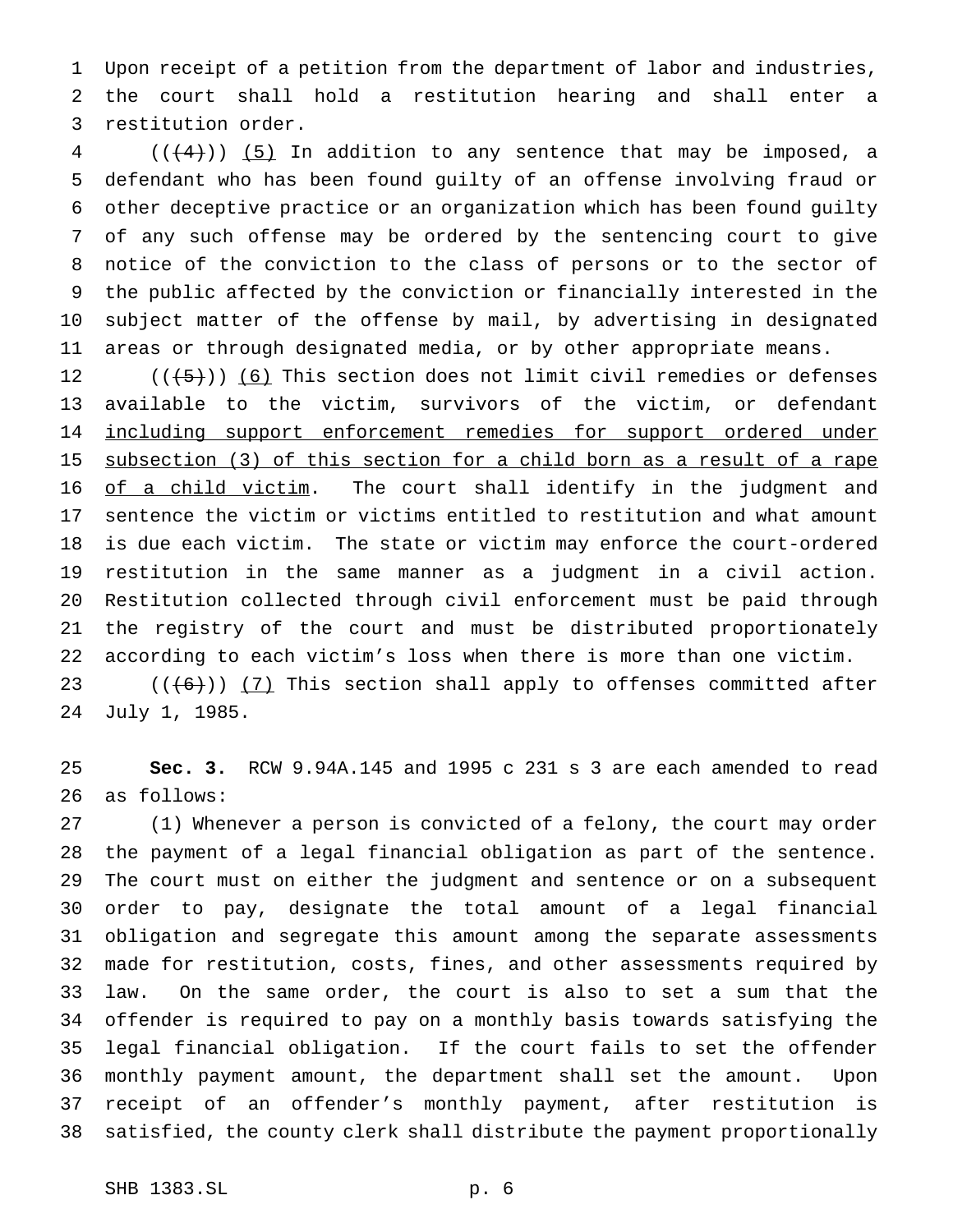among all other fines, costs, and assessments imposed, unless otherwise ordered by the court.

 (2) If the court determines that the offender, at the time of sentencing, has the means to pay for the cost of incarceration, the court may require the offender to pay for the cost of incarceration at a rate of fifty dollars per day of incarceration. Payment of other court-ordered financial obligations, including all legal financial obligations and costs of supervision shall take precedence over the payment of the cost of incarceration ordered by the court. All funds recovered from offenders for the cost of incarceration in the county jail shall be remitted to the county and the costs of incarceration in a prison shall be remitted to the department of corrections.

 (3) The court may add to the judgment and sentence or subsequent order to pay a statement that a notice of payroll deduction is to be immediately issued. If the court chooses not to order the immediate issuance of a notice of payroll deduction at sentencing, the court shall add to the judgment and sentence or subsequent order to pay a statement that a notice of payroll deduction may be issued or other income-withholding action may be taken, without further notice to the offender if a monthly court-ordered legal financial obligation payment is not paid when due, and an amount equal to or greater than the amount payable for one month is owed.

 If a judgment and sentence or subsequent order to pay does not include the statement that a notice of payroll deduction may be issued or other income-withholding action may be taken if a monthly legal financial obligation payment is past due, the department may serve a notice on the offender stating such requirements and authorizations. Service shall be by personal service or any form of mail requiring a return receipt.

 (4) All legal financial obligations that are ordered as a result of a conviction for a felony, may also be enforced in the same manner as a judgment in a civil action by the party or entity to whom the legal financial obligation is owed. Restitution collected through civil enforcement must be paid through the registry of the court and must be distributed proportionately according to each victim's loss when there is more than one victim. The judgment and sentence shall identify the party or entity to whom restitution is owed so that the state, party, 38 or entity may enforce the judgment. ((These)) If restitution is ordered pursuant to RCW 9.94A.140(3) or 9.94A.142(3) to a victim of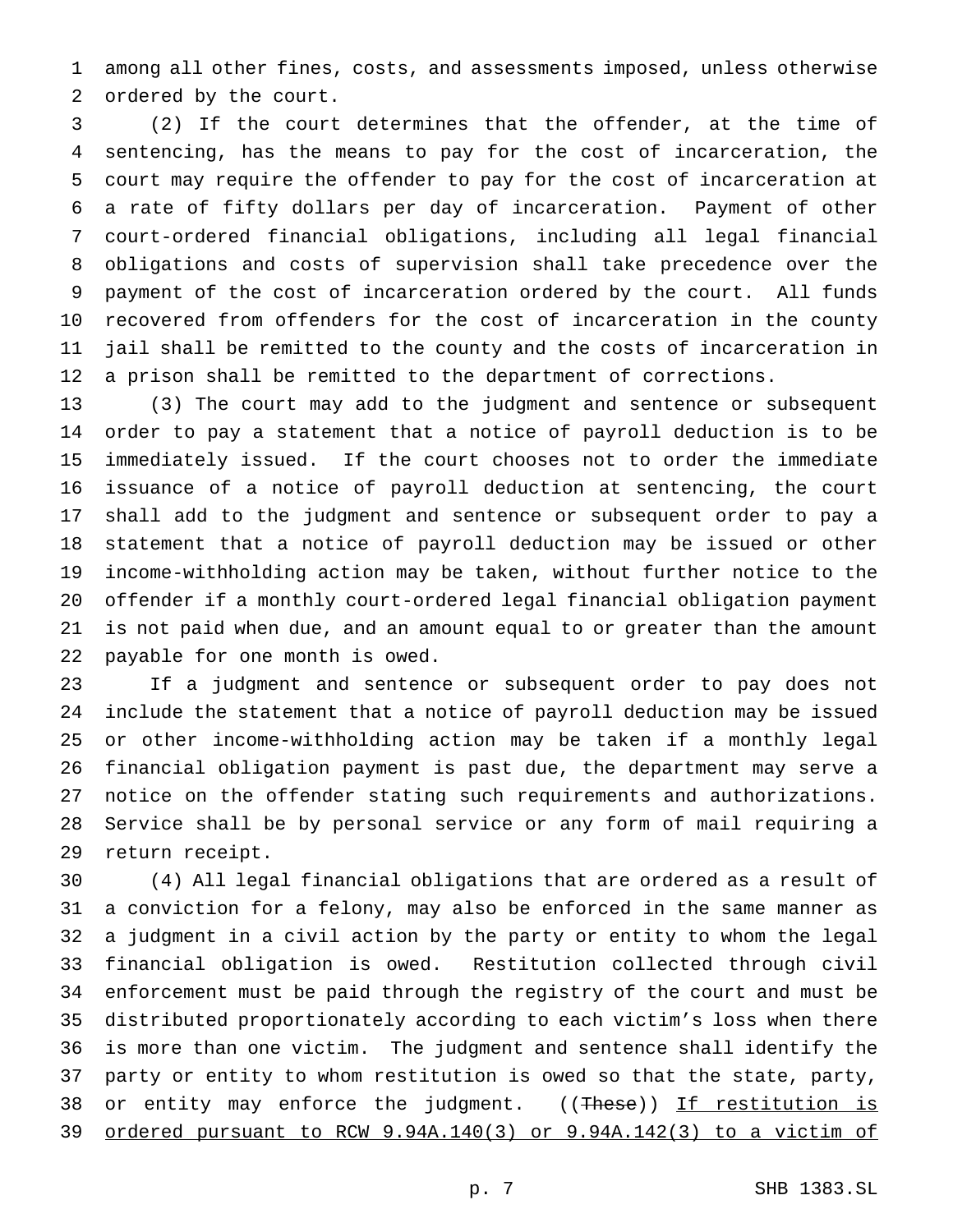1 rape of a child and the victim's child born from the rape, the Washington state child support registry shall be identified as the party to whom payments must be made. Restitution obligations arising 4 from the rape of a child in the first, second, or third degree that result in the pregnancy of the victim may be enforced for the time periods provided under RCW 9.94A.140(3) and 9.94A.142(3). All other legal financial obligations may be enforced at any time during the ten- year period following the offender's release from total confinement or within ten years of entry of the judgment and sentence, whichever period is longer. Independent of the department, the party or entity to whom the legal financial obligation is owed shall have the authority to utilize any other remedies available to the party or entity to collect the legal financial obligation.

 (5) In order to assist the court in setting a monthly sum that the offender must pay during the period of supervision, the offender is required to report to the department for purposes of preparing a recommendation to the court. When reporting, the offender is required, under oath, to truthfully and honestly respond to all questions concerning present, past, and future earning capabilities and the location and nature of all property or financial assets. The offender is further required to bring any and all documents as requested by the department.

 (6) After completing the investigation, the department shall make a report to the court on the amount of the monthly payment that the offender should be required to make towards a satisfied legal financial obligation.

 (7) During the period of supervision, the department may make a recommendation to the court that the offender's monthly payment schedule be modified so as to reflect a change in financial circumstances. If the department sets the monthly payment amount, the department may modify the monthly payment amount without the matter being returned to the court. Also, during the period of supervision, the offender may be required at the request of the department to report to the department for the purposes of reviewing the appropriateness of the collection schedule for the legal financial obligation. During this reporting, the offender is required under oath to truthfully and honestly respond to all questions concerning earning capabilities and the location and nature of all property or financial assets. Also, the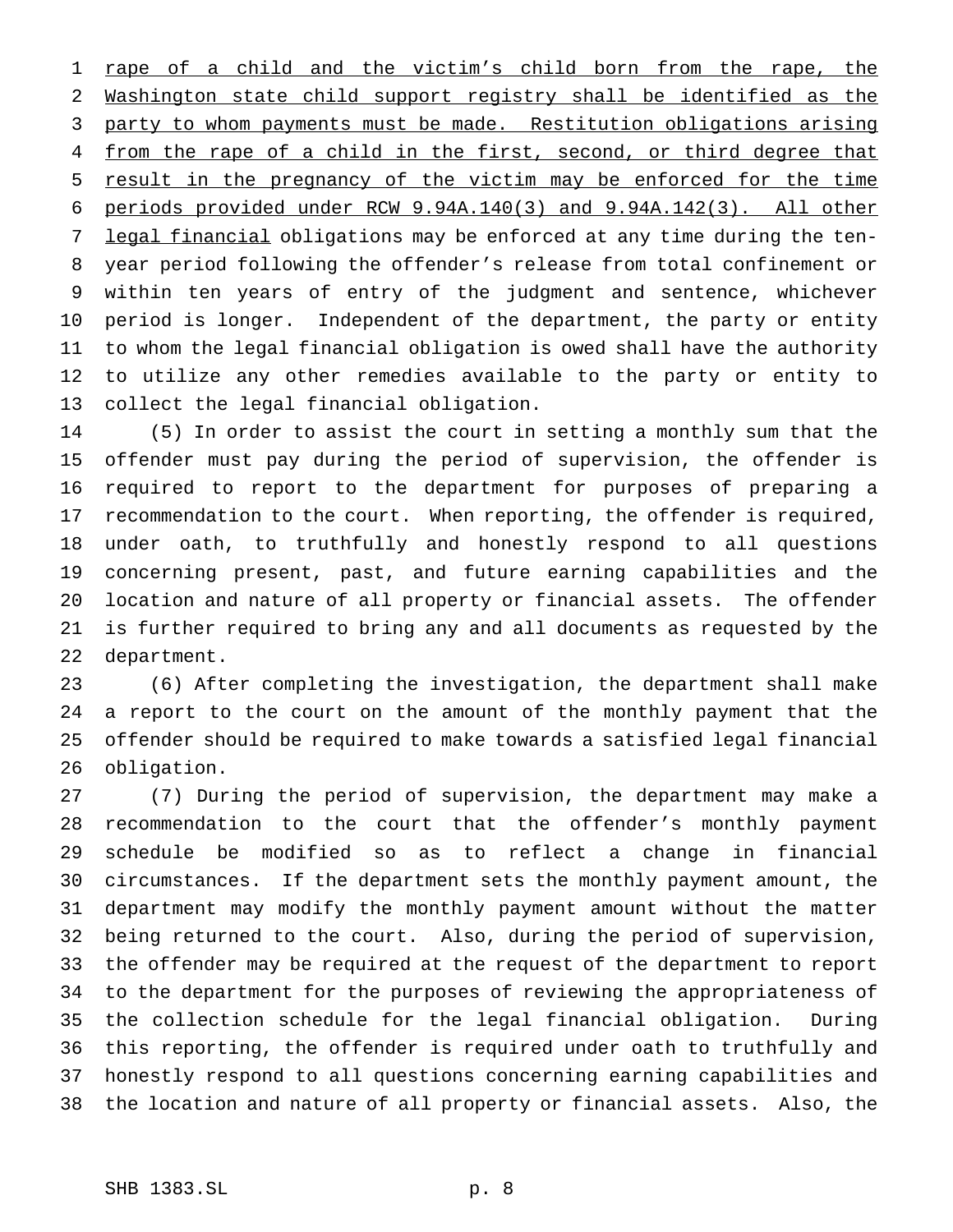offender is required to bring any and all documents as requested by the department in order to prepare the collection schedule.

 (8) After the judgment and sentence or payment order is entered, the department shall for any period of supervision be authorized to collect the legal financial obligation from the offender. Any amount collected by the department shall be remitted daily to the county clerk for the purposes of disbursements. The department is authorized to accept credit cards as payment for a legal financial obligation, and any costs incurred related to accepting credit card payments shall be the responsibility of the offender.

 (9) The department or any obligee of the legal financial obligation may seek a mandatory wage assignment for the purposes of obtaining satisfaction for the legal financial obligation pursuant to RCW 9.94A.2001.

 (10) The requirement that the offender pay a monthly sum towards a legal financial obligation constitutes a condition or requirement of a sentence and the offender is subject to the penalties as provided in RCW 9.94A.200 for noncompliance.

 (11) The county clerk shall provide the department with individualized monthly billings for each offender with an unsatisfied legal financial obligation and shall provide the department with notice of payments by such offenders no less frequently than weekly.

 **Sec. 4.** RCW 9.94A.390 and 1996 c 248 s 2 and 1996 c 121 s 1 are each reenacted and amended to read as follows:

 If the sentencing court finds that an exceptional sentence outside the standard range should be imposed in accordance with RCW 9.94A.120(2), the sentence is subject to review only as provided for in RCW 9.94A.210(4).

 The following are illustrative factors which the court may consider in the exercise of its discretion to impose an exceptional sentence. The following are illustrative only and are not intended to be exclusive reasons for exceptional sentences.

(1) Mitigating Circumstances

 (a) To a significant degree, the victim was an initiator, willing participant, aggressor, or provoker of the incident.

 (b) Before detection, the defendant compensated, or made a good faith effort to compensate, the victim of the criminal conduct for any damage or injury sustained.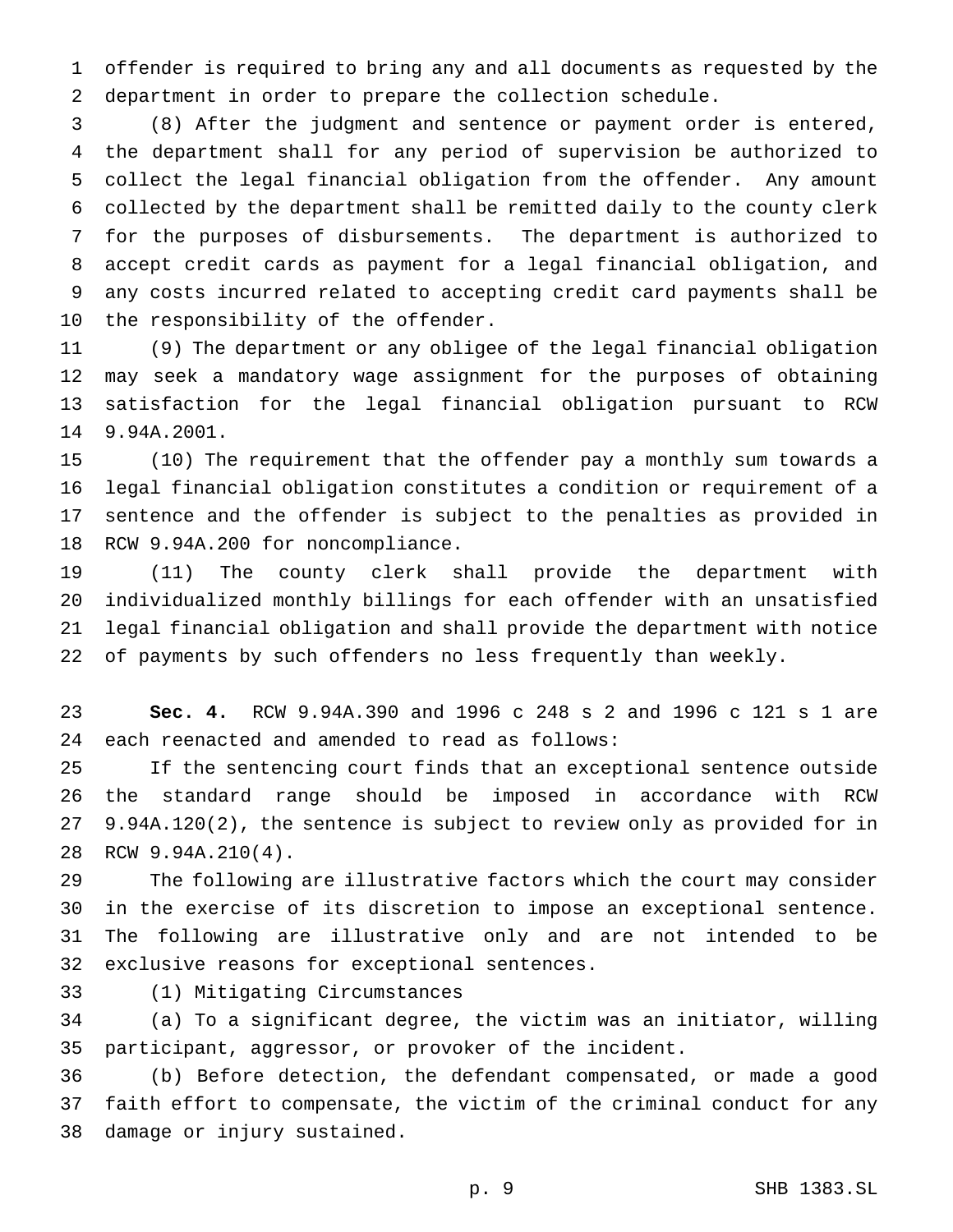(c) The defendant committed the crime under duress, coercion, threat, or compulsion insufficient to constitute a complete defense but which significantly affected his or her conduct.

 (d) The defendant, with no apparent predisposition to do so, was induced by others to participate in the crime.

 (e) The defendant's capacity to appreciate the wrongfulness of his or her conduct or to conform his or her conduct to the requirements of the law, was significantly impaired (voluntary use of drugs or alcohol is excluded).

 (f) The offense was principally accomplished by another person and the defendant manifested extreme caution or sincere concern for the safety or well-being of the victim.

 (g) The operation of the multiple offense policy of RCW 9.94A.400 results in a presumptive sentence that is clearly excessive in light of the purpose of this chapter, as expressed in RCW 9.94A.010.

 (h) The defendant or the defendant's children suffered a continuing pattern of physical or sexual abuse by the victim of the offense and the offense is a response to that abuse.

(2) Aggravating Circumstances

 (a) The defendant's conduct during the commission of the current offense manifested deliberate cruelty to the victim.

 (b) The defendant knew or should have known that the victim of the current offense was particularly vulnerable or incapable of resistance due to extreme youth, advanced age, disability, or ill health.

 (c) The current offense was a violent offense, and the defendant knew that the victim of the current offense was pregnant.

 (d) The current offense was a major economic offense or series of offenses, so identified by a consideration of any of the following factors:

 (i) The current offense involved multiple victims or multiple incidents per victim;

 (ii) The current offense involved attempted or actual monetary loss substantially greater than typical for the offense;

 (iii) The current offense involved a high degree of sophistication or planning or occurred over a lengthy period of time; or

 (iv) The defendant used his or her position of trust, confidence, or fiduciary responsibility to facilitate the commission of the current offense.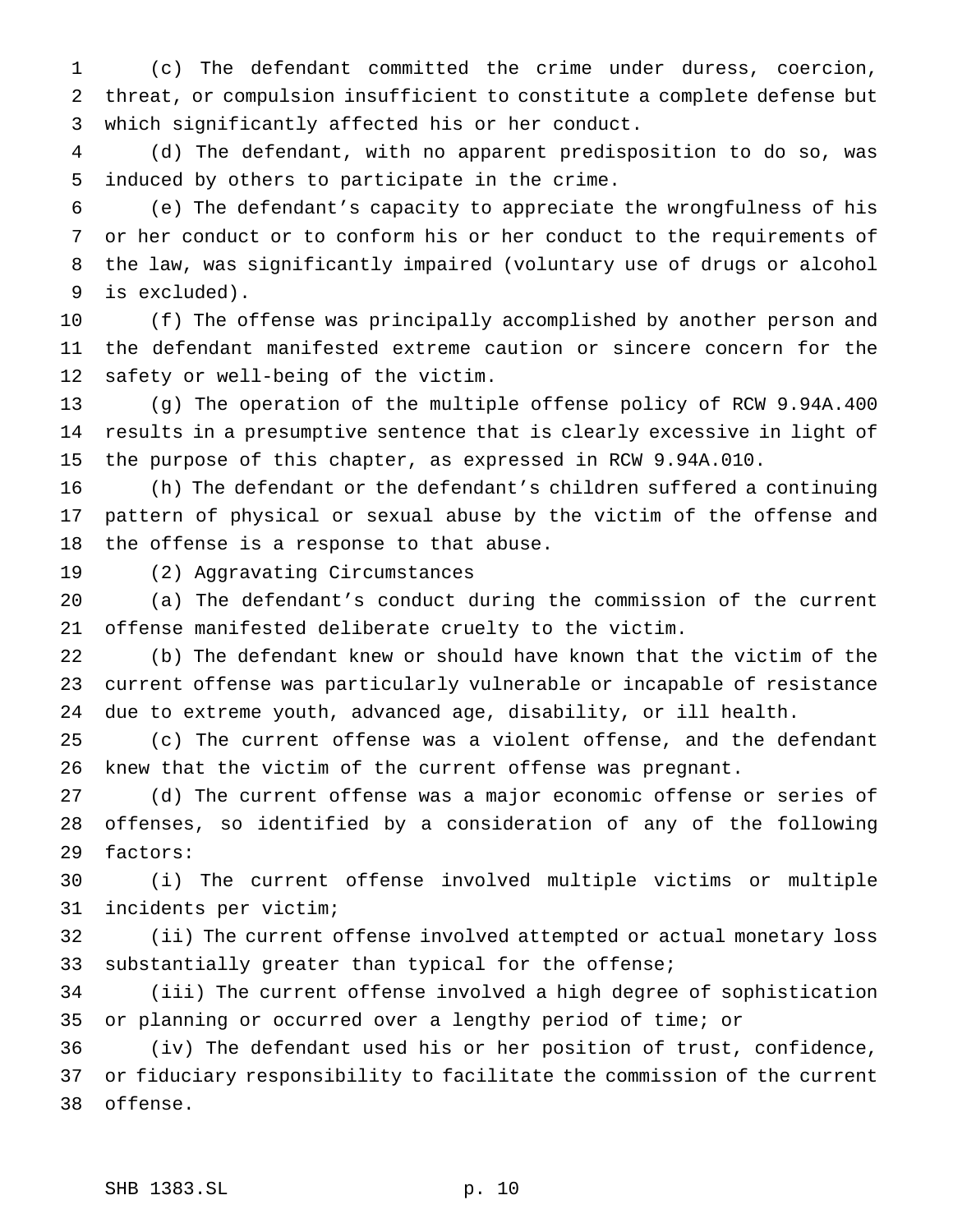(e) The current offense was a major violation of the Uniform Controlled Substances Act, chapter 69.50 RCW (VUCSA), related to trafficking in controlled substances, which was more onerous than the typical offense of its statutory definition: The presence of ANY of the following may identify a current offense as a major VUCSA:

 (i) The current offense involved at least three separate transactions in which controlled substances were sold, transferred, or possessed with intent to do so;

 (ii) The current offense involved an attempted or actual sale or transfer of controlled substances in quantities substantially larger than for personal use;

 (iii) The current offense involved the manufacture of controlled 13 substances for use by other parties;

 (iv) The circumstances of the current offense reveal the offender to have occupied a high position in the drug distribution hierarchy;

 (v) The current offense involved a high degree of sophistication or planning or occurred over a lengthy period of time or involved a broad geographic area of disbursement; or

 (vi) The offender used his or her position or status to facilitate the commission of the current offense, including positions of trust, confidence or fiduciary responsibility (e.g., pharmacist, physician, or other medical professional).

 (f) The current offense included a finding of sexual motivation pursuant to RCW 9.94A.127.

 (g) The offense was part of an ongoing pattern of sexual abuse of the same victim under the age of eighteen years manifested by multiple incidents over a prolonged period of time.

 (h) The current offense involved domestic violence, as defined in RCW 10.99.020 and one or more of the following was present:

 (i) The offense was part of an ongoing pattern of psychological, physical, or sexual abuse of the victim manifested by multiple incidents over a prolonged period of time;

 (ii) The offense occurred within sight or sound of the victim's or the offender's minor children under the age of eighteen years; or

 (iii) The offender's conduct during the commission of the current offense manifested deliberate cruelty or intimidation of the victim.

 (i) The operation of the multiple offense policy of RCW 9.94A.400 results in a presumptive sentence that is clearly too lenient in light of the purpose of this chapter, as expressed in RCW 9.94A.010.